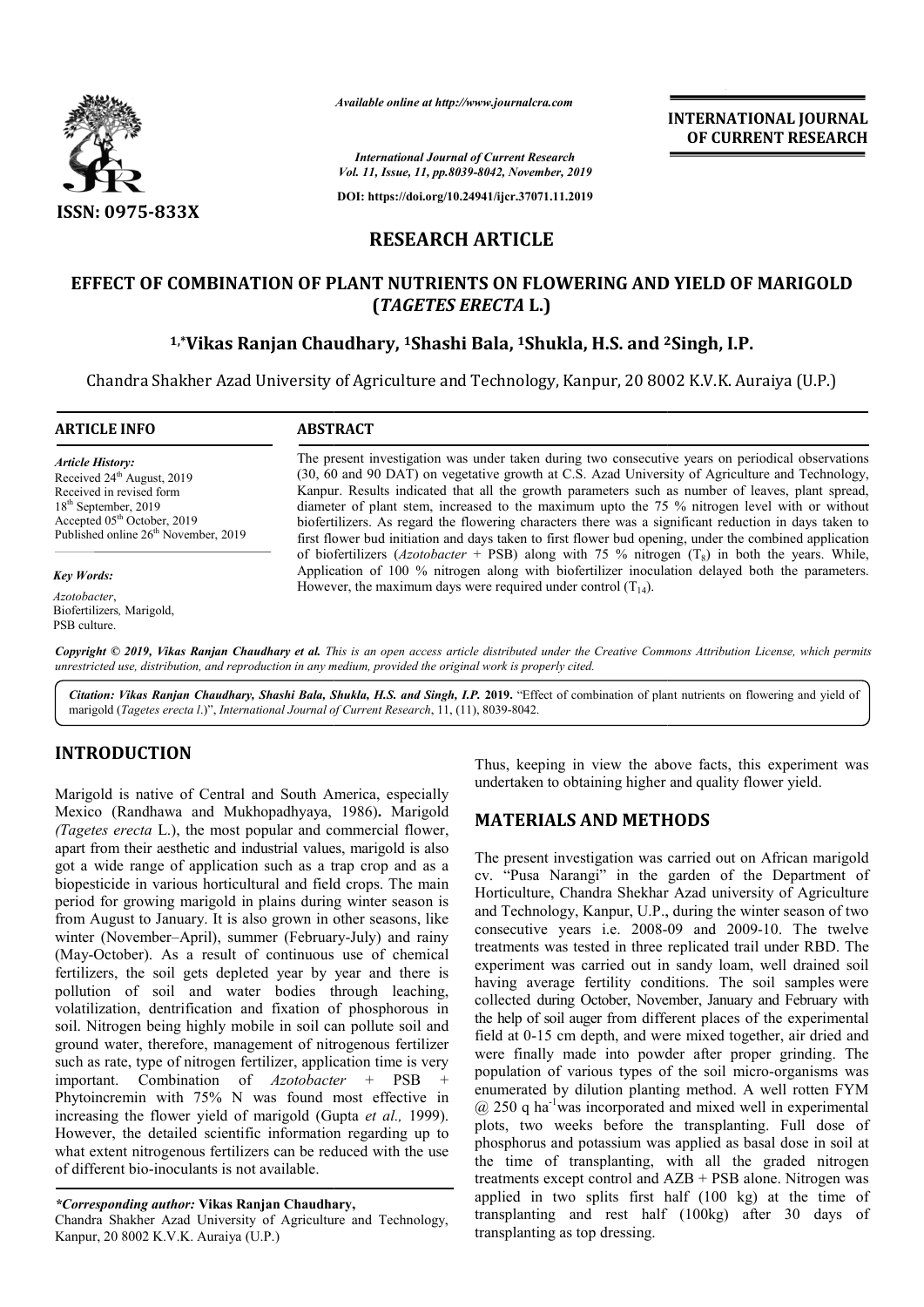The bio-fertilizers namely *Azotobacter* and Phosphate Solublizing Bacteria (PSB) were used. The data recorded were analyzed as per method described by Fisher (1937).

#### **RESULTS AND DISCUSSION**

It may be observed from the Table 1 that all the treatments exerted significant effect on size of flower except  $T_{13}$  and  $T_9$  as compared to control. However, the maximum size of flower was observed with  $T_8$  (7.98 and 8.16 cm) followed by  $T_4$  (7.68) and 7.82 cm),  $T_7$  (7.44 and 7.60 cm) and  $T_3$ .  $T_4$ ,  $T_7$  and  $T_3$  were found to be at par with  $T_8$  during both the years.

The enhanced levels of auxins and other phytohormones due to the biofertilizers could have diverted the photoassimilates to the developing flower buds which resulted in increased size and weight of flower as also reported by Yadav *et al.* (2004) in marigold and Joshi *et al.* (2008) in chrysanthemum.. It is evident from the data presented in Table 2 that different treatments exerted a striking effect on flower yield per plant in comparison to control except  $T_{13}$  &  $T_9$  during both the years of experimentation. The highest flower yield was obtained with  $T_8$  treatment (553.64 and 577.15 g) and (273.40 and 285.01 q/ha) followed by T<sub>4</sub>,( (143.29 and 152.46 q/ha), T<sub>3</sub> and T<sub>7</sub> in 2008-09 and 2009-10, respectively.  $T_4$ ,  $T_7$ ,  $T_3$ ,  $T_6$ ,  $T_2$  and  $T_5$ were observed to be at par with treatment  $T_8$ .

**Table 1. Effect of integrated nutrient management on weight of flower (g) and size of flower (cm) of African marigold**

| S. No. | Treatment        |                                      | Size of flower (cm) |         |         | Weight of flower (cm) |  |
|--------|------------------|--------------------------------------|---------------------|---------|---------|-----------------------|--|
|        |                  |                                      | 2008-09             | 2009-10 | 2008-09 | 2009-10               |  |
| 1.     | $T_1$            | $100\%$ N                            | 6.48                | 6.92    | 9.60    | 10.00                 |  |
| 2.     | T <sub>2</sub>   | $100\%$ N + <i>Azotobacter</i>       | 7.20                | 7.68    | 9.76    | 10.05                 |  |
| 3.     | $T_3$            | $100\% N + PSB$                      | 6.70                | 7.02    | 9.00    | 9.46                  |  |
| 4.     | T <sub>4</sub>   | $100\%$ N + <i>Azotobacter</i> + PSB | 7.44                | 7.98    | 8.50    | 9.79                  |  |
| 5.     | $T_5$            | 75% N                                | 5.44                | 5.74    | 10.18   | 9.96                  |  |
| 6.     | $T_6$            | $75\% N + Azotobacter$               | 6.04                | 6.36    | 10.27   | 9.21                  |  |
| 7.     | T <sub>7</sub>   | $75\% N + PSB$                       | 5.04                | 4.70    | 9.65    | 8.74                  |  |
| 8.     | $T_8$            | $75\% N + Azotobacter + PSB$         | 6.60                | 7.06    | 9.83    | 10.26                 |  |
| 9.     | T <sub>o</sub>   | $50\%$ N                             | 7.34                | 7.82    | 9.94    | 10.30                 |  |
| 10.    | $T_{10}$         | $50\%$ N + <i>Azotobacter</i>        | 6.86                | 7.18    | 9.22    | 9.80                  |  |
| 11.    | $T_{11}$         | $50\%$ N + PSB                       | 7.60                | 8.16    | 8.34    | 1.02                  |  |
| 12.    | $T_{12}$         | $50\%$ N + <i>Azotobacter</i> + PSB  | 5.48                | 5.90    | 10.42   | 10.15                 |  |
| 13.    | $T_{13}$         | $Azotobacter + PSB$ alone            | 6.20                | 6.50    | 10.50   | 9.43                  |  |
| 14.    | $T_{14}$         | Control                              | 5.22                | 4.83    | 9.98    | 8.55                  |  |
|        | $SE(d)$ ±        |                                      | 0.50                | 0.44    | 0.35    | 0.73                  |  |
|        | CD <sub>5%</sub> |                                      | 0.44                | 0.90    | 0.36    | 0.74                  |  |

**Table 2. Effect of integrated nutrient management on flower yield per plant (g) and flower yield (q/ha) of African marigold**

| S. No. |                  | Treatment                            |         | Flower yield per plant (g) | Flower yield (q/ha) |         |  |
|--------|------------------|--------------------------------------|---------|----------------------------|---------------------|---------|--|
|        |                  |                                      | 2008-09 | 2009-10                    | 2008-09             | 2009-10 |  |
| 1.     | $T_1$            | $100\%$ N                            | 439.14  | 460.01                     | 216.85              | 232.59  |  |
| 2.     | T <sub>2</sub>   | $100\%$ N + <i>zotobacter</i>        | 471.00  | 492.55                     | 250.11              | 264.30  |  |
| 3.     | T <sub>3</sub>   | $100\% N + PSB$                      | 506.48  | 528.17                     | 229.88              | 243.89  |  |
| 4.     | T <sub>4</sub>   | $100\%$ N + <i>Azotobacter</i> + PSB | 535.22  | 556.42                     | 255.55              | 273.40  |  |
| 5.     | $T_5$            | 75% N                                | 465.47  | 487.38                     | 179.59              | 194.55  |  |
| 6.     | $T_6$            | $75\% N + Azotobacter$               | 493.88  | 517.42                     | 206.76              | 219.53  |  |
|        | T <sub>7</sub>   | $75\% N + PSB$                       | 517.50  | 542.01                     | 152.96              | 143.29  |  |
| 8.     | T <sub>s</sub>   | $75\% N + Azotobacter + PSB$         | 553.64  | 577.15                     | 227.17              | 143.23  |  |
| 9.     | T <sub>9</sub>   | 50% N                                | 363.68  | 383.56                     | 260.82              | 274.77  |  |
| 10.    | $T_{10}$         | $50\%$ N + <i>Azotobacter</i>        | 393.97  | 415.30                     | 240.68              | 255.51  |  |
| 11.    | $T_{11}$         | $50\%$ N + PSB                       | 418.69  | 439.71                     | 267.65              | 285.01  |  |
| 12.    | $T_{12}$         | $50\%$ N + <i>Azotobacter</i> + PSB  | 444.56  | 485.83                     | 189.41              | 205.08  |  |
| 13.    | $T_{13}$         | <i>Azotobacter</i> + PSB alone       | 309.74  | 329.62                     | 217.14              | 229.94  |  |
| 14.    | $T_{14}$         | Control                              | 290.23  | 308.74                     | 162.77              | 152.46  |  |
|        | $SE(d) \pm$      |                                      | 46.78   | 52.02                      | 23.18               | 47.66   |  |
|        | CD <sub>5%</sub> |                                      | 96.16   | 106.94                     | 25.69               | 52.89   |  |

The minimum size of flower was observed with control i.e.  $T_{14}$ (4.70 and 4.83cm). However,  $T_9$  and  $T_{13}$  did not exhibit any significant variation with control. The maximum average flower weight was obtained in  $T_8$  (10.30 and 10.50 g) as against control (8.34 and 8.55 g) during the years 2008-09 and 2009-10, respectively. The treatments  $T_{13}$  and  $T_9$  did not bring any significant change in average flower weight as compared to control  $(T_{14})$ . The average flower size and weight increased significantly due to different N levels alone or in association of biofertilizers. The maximum growth, flowering and yield were recorded with the treatment of 75% N + *Azotobacter* +PSB  $(T_8)$  during both the years. This might be due to favourable action of biofertilizers in soil, which compensated the requirement of chemical fertilizers upto certain extent. Improvement in the size and weight of flower might to due to increased availability of nutrients during the flower development.

It would be further evident that treatment i.e. *Azotobacter* and PSB alone  $(T_{13})$  did not give any significant increase in yield as compared to control (290.23 and 308.74g) which is observed as lowest. However, *Azotobacter* or PSB in combination with graded level of nitrogen, proved more effective in increasing the flower yield per plant. The present findings revealed that there was an increase in the number of flowers per plant and flower yield per hectare due to combination of biofertilizers and 75% of chemical nitrogen. This might be explained in the light of the fact that due to favourable action of bioinoculants which provided nutrients in proportion and availability of growth promoting substances like auxins, gibberellins, vitamins and organic acid like acetic, formic, propionic, lactic, glycolic, fumaric and succinic which helped to enhance growth attributes like number of primary and secondary branches, plant spread resulting in more flower and flower attributes, yield per plant and per hectare.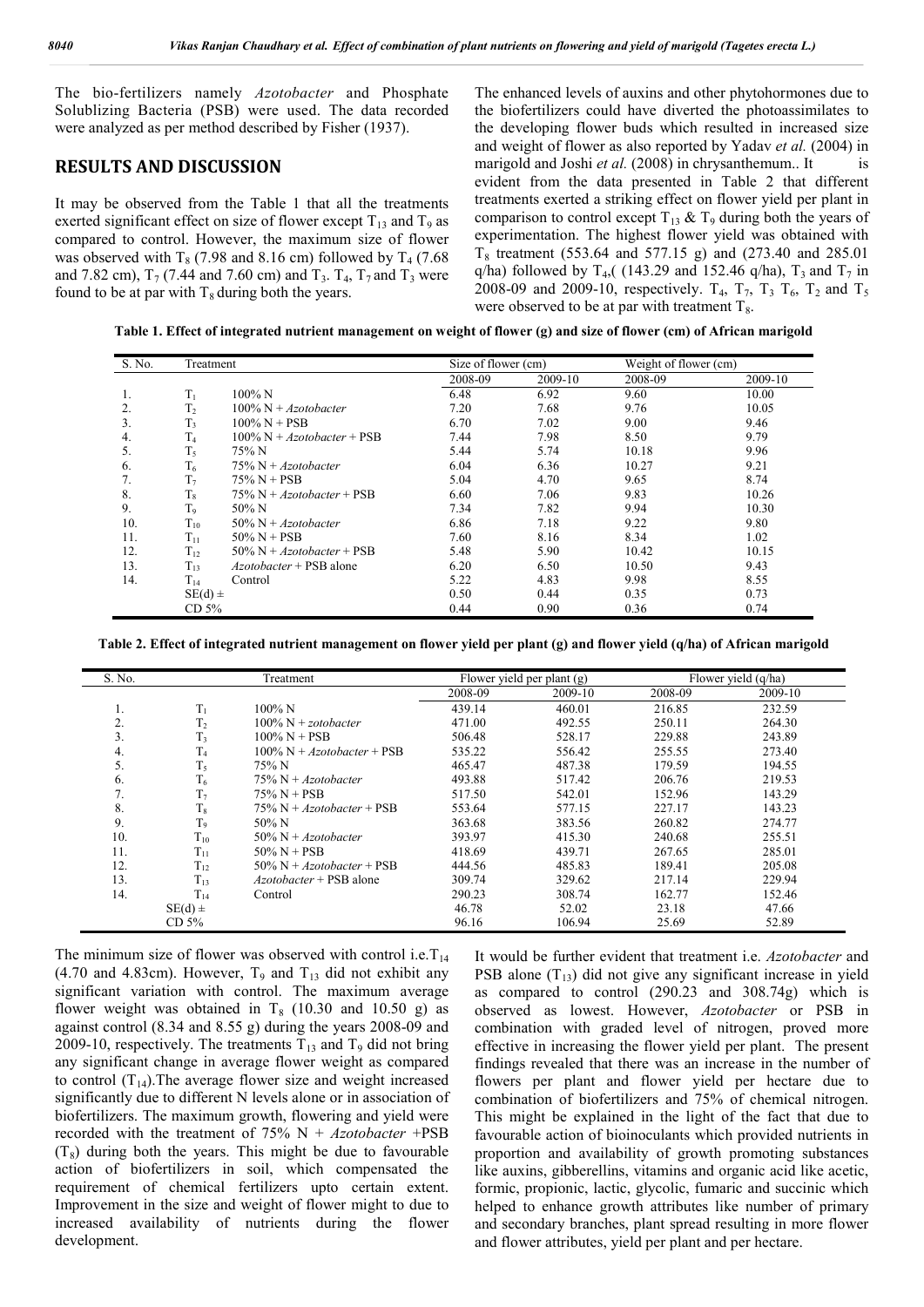|                | Cost of Production $*(Rs.)$ |                                   |                     |                                  |          |                                |                                |          |              |          |                         |           |
|----------------|-----------------------------|-----------------------------------|---------------------|----------------------------------|----------|--------------------------------|--------------------------------|----------|--------------|----------|-------------------------|-----------|
| Treatment      | Common                      |                                   | Variable Cost (Rs.) |                                  |          | Total Cost of Production (Rs.) | Interest <sup>**</sup> $(Rs.)$ |          | Marketing*** |          | Total Expenditure (Rs.) |           |
| Notation       | Cost                        | Fertilizer & Bio-fertilizer (Rs.) |                     | Packaging & Transportation (Rs.) |          |                                |                                |          | (Rs)         |          |                         |           |
|                | (Rs.)                       |                                   | 2008-09             | 2009-10                          | 2008-09  | 2009-10                        | 2008-09                        | 2009-10  | 2008-09      | 2009-10  | 2008-09                 | 2009-10   |
| Tı             | 74840                       | 3637.68                           | 7589.75             | 7950.95                          | 86067.43 | 86428.63                       | 12049.44                       | 12100.01 | 16263.75     | 17037.75 | 14380.62                | 115566.39 |
| T <sub>2</sub> | 74840                       | 3777.68                           | 8140.65             | 8513.05                          | 86758.33 | 87130.73                       | 12146.17                       | 12198.30 | 17444.25     | 18242.25 | 116348.75               | 117571.28 |
| T <sub>3</sub> | 74840                       | 3777.68                           | 8753.85             | 9128.70                          | 87371.53 | 87746.38                       | 12232.01                       | 12284.49 | 18758.25     | 19561.50 | 118361.79               | 119592.37 |
| T <sub>4</sub> | 74840                       | 3917.68                           | 9250.50             | 9616.95                          | 88008.18 | 88374.63                       | 12321.15                       | 12372.45 | 19822.50     | 20607.75 | 120151.83               | 121354.83 |
| $T_{\rm s}$    | 74840                       | 3472.23                           | 8045.80             | 8423.80                          | 86358.03 | 86736.03                       | 12090.12                       | 12143.04 | 17241.00     | 18051.00 | 115689.15               | 116930.07 |
| $T_6$          | 74840                       | 3612.23                           | 8536.15             | 8942.85                          | 86988.38 | 87395.08                       | 12178.37                       | 12235.31 | 18291.75     | 19163.25 | 117458.50               | 118793.64 |
| T <sub>7</sub> | 74840                       | 3612.23                           | 8944.25             | 9367.75                          | 87396.48 | 87819.98                       | 12235.51                       | 12294.80 | 19166.25     | 20073.75 | 118798.24               | 120188.53 |
| $T_8$          | 74840                       | 3752.23                           | 9569.00             | 9975.35                          | 88161.23 | 88567.58                       | 12342.57                       | 12399.46 | 20505.00     | 21375.75 | 121008.80               | 122342.79 |
| T <sub>o</sub> | 74840                       | 3306.63                           | 6285.65             | 6629.35                          | 84432.28 | 84775.98                       | 11820.52                       | 11868.64 | 13469.25     | 14205.75 | 109722.05               | 110850.37 |
| $T_{10}$       | 74840                       | 3446.63                           | 6809.25             | 7177.80                          | 85095.88 | 85464.43                       | 11913.42                       | 11965.02 | 14591.25     | 15381.00 | 111600.55               | 112810.45 |
| $1_{11}$       | 74840                       | 3446.63                           | 7236.60             | 7599.90                          | 85523.23 | 85886.53                       | 11973.25                       | 12024.1  | 15507.00     | 16285.50 | 113003.48               | 114196.14 |
| $1_{12}$       | 74840                       | 3586.63                           | 7683.55             | 8047.90                          | 86110.18 | 86474.53                       | 12055.43                       | 12106.43 | 16464.75     | 17245.50 | 114630.36               | 115826.46 |
| $1_{13}$       | 74840                       | 280.00                            | 5353.60             | 5696.95                          | 80473.60 | 80816.95                       | 1266.30                        | 11314.37 | 11472.00     | 12207.75 | 103211.90               | 104339.07 |
| $1_{14}$       | 74840                       | $\overline{\phantom{a}}$          | 5015.15             | 5336.10                          | 79855.15 | 80176.10                       | 11179.72                       | 11224.65 | 10746.75     | 11434.50 | 101781.62               | 102835.25 |

### **Table 3. Cost of cultivation & B:C ratio for African marigold cv. Pusa Narangi as influenced by application of different treatments**

\*\*Interest on capital investment @ 14 per cent per annum. \*\*\*Marketing/Commission agent fees @ 5 per cent of total sale of flowers.

| <b>Treatment Notation</b> | Net flower yield (q/ha) |         | Gross Income (Rs.) |           | Net Profit (Rs.) | $B: C$ Ratio |         |         |
|---------------------------|-------------------------|---------|--------------------|-----------|------------------|--------------|---------|---------|
|                           | 2008-2009               | 2009-10 | 2008-09            | 2009-10   | 2008-09          | 2009-10      | 2008-09 | 2009-10 |
|                           | 216.85                  | 227.17  | 325275.00          | 340755.00 | 210894.38        | 225188.61    | 1.84    | 1.95    |
|                           | 232.59                  | 243.23  | 348885.00          | 364845.00 | 232536.25        | 247273.72    | 2.00    | 2.10    |
|                           | 250.11                  | 260.82  | 375165.00          | 391230.00 | 256803.21        | 271637.63    | 2.17    | 2.27    |
|                           | 264.30                  | 274.77  | 396450.00          | 412155.00 | 276298.17        | 290800.17    | 2.30    | 2.40    |
|                           | 229.88                  | 240.68  | 344820.00          | 361020.00 | 229130.85        | 244089.93    | 1.98    | 2.09    |
|                           | 243.89                  | 255.51  | 365835.00          | 383265.00 | 248376.50        | 264471.36    | 2.11    | 2.23    |
| T <sub>7</sub>            | 255.55                  | 267.65  | 383325.00          | 401475.00 | 264526.76        | 281286.47    | 2.23    | 2.34    |
|                           | 273.40                  | 285.01  | 410100.00          | 427515.00 | 289091.20        | 305172.21    | 2.39    | 2.49    |
| 19                        | 179.59                  | 189.41  | 269385.00          | 284115.00 | 159662.95        | 173264.63    | 1.46    | 1.56    |
| $T_{10}$                  | 194.55                  | 205.08  | 291825.00          | 307620.00 | 180224.45        | 194809.55    | 1.61    | 1.73    |
| 111                       | 206.76                  | 217.14  | 310140.00          | 325710.00 | 197136.52        | 211513.86    | 1.74    | 1.85    |
| $1_{12}$                  | 219.53                  | 229.94  | 329295.00          | 344910.00 | 214664.64        | 229083.54    | 1.87    | 1.98    |
| 1 <sub>13</sub>           | 152.96                  | 162.77  | 229440.00          | 244155.00 | 126228.10        | 139815.93    | 1.22    | 1.34    |
| 114                       | 143.29                  | 152.46  | 214935.00          | 228690.00 | 113153.38        | 125854.75    | 1.11    | 1.22    |